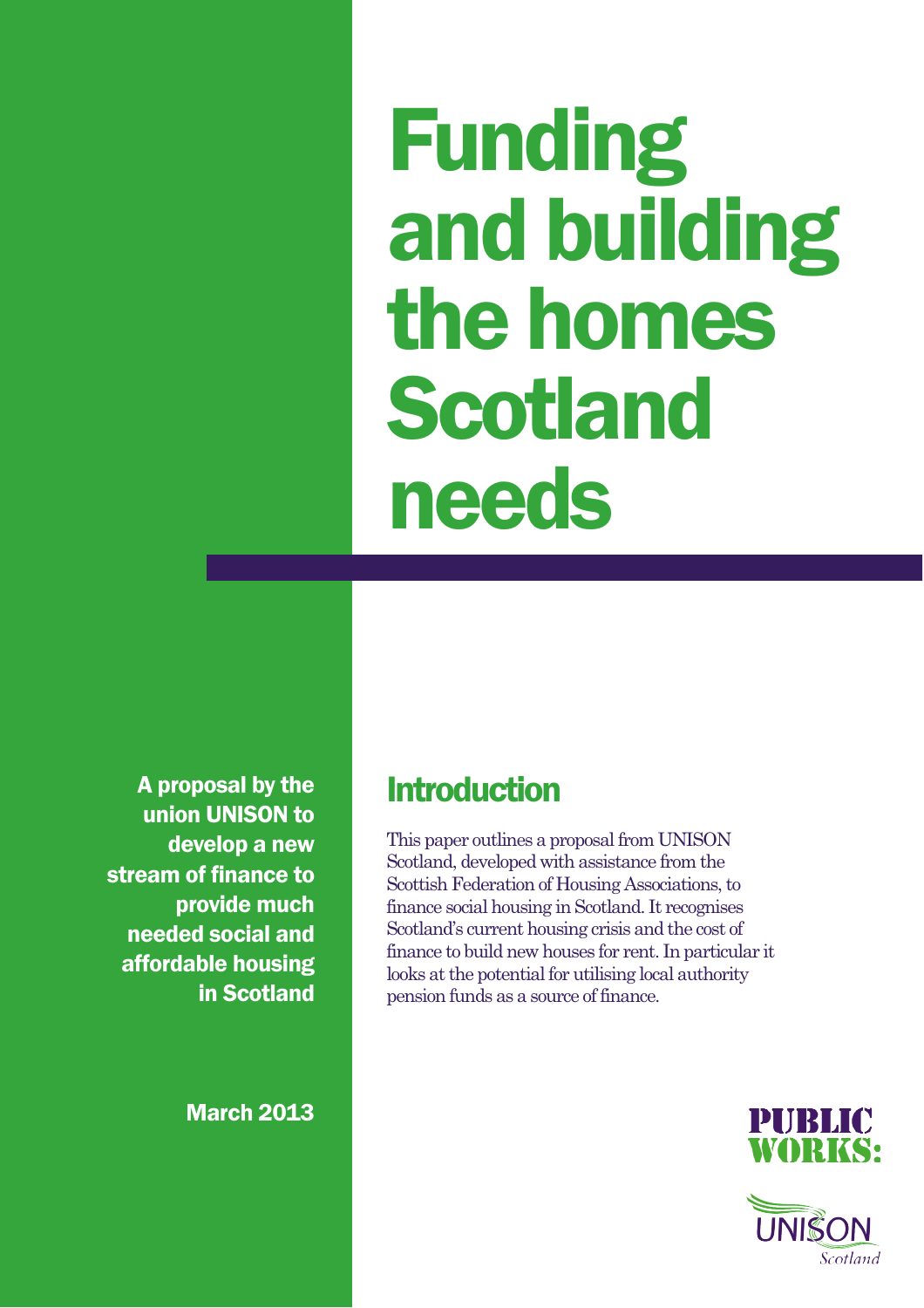# Housing in Scotland

The latest statistics confirm that Scotland has a housing crisis. In Scotland there are approximately 1.5 million owner-occupied homes, 290,000 privately rented homes, 275,000 homes rented from housing associations and 320,000 homes rented from local authorities. There are also 87,000 empty homes across Scotland.

The key problem is that not enough homes are being built in Scotland. In 2011-12 there were 10,039 dwellings built by the private sector, 4,776 dwellings built by housing associations, 1,085 dwellings built by local authorities.

This rate of build is insufficient to address the housing needs of the 335,000 households on social housing waiting lists across Scotland. Of these, 157,700 people were on waiting lists and 30,200 were on transfer lists. 71,000 households are overcrowded and 65% of those are families with children. Many of the homes that we do have are in poor condition with 298,000 homes in Scotland affected by dampness or condensation.

A total of 62 per cent of Scotland's social housing currently falls beneath the new Scottish Housing Quality Standard.

At a time of falling real wages and welfare benefit cuts housing costs are beyond many families. The average house price in Scotland has increased from £73,570 in 2001 to £179,863 in 2011, an increase of 144 per cent. The average weekly Local Authority rent in Scotland has risen from £39.30 in 2001-2002 to £59.94 in 2011-12, an increase of 53 per cent.

UK Government cuts have seen a reduction in the capital budget Scotland receives from Westminster and there has been a consequential cut in the Scottish Government's housing budget.

# Funding options

Cuts to the Scottish block grant and SG budget choices have had an impact on the funding available for housing, together with the banking sector's reluctance to lend. The Scottish Government is working with the RSL sector to identify further funding opportunities such as a Scottish Housing

Bond, through which a number of Scottish landlords would jointly access bond finance.

The Scottish Government has also announced a new Innovation and Investment Fund. It is open to any constituted body to provide new affordable housing for any type of tenure and will be designed to support entirely new approaches to funding and delivery of new affordable homes. For RSLs this signals a move away from subsidy calculated at individual project level and will require RSLs to contribute substantially increased resources from, e.g. borrowing capacity across existing stock, reserves or cross-subsidising activities.

The National Housing Trust (NHT) for Developers Scheme is aimed at getting stalled housing developments back on track, and bringing these properties into the mid market rental stream. These properties are rented for between 5 to 10 years, with the rental income covering the borrowing costs. A number of RSLs are also looking at a variant of this option the (newly launched NHT for RSLs Initiative) to deal with an increasing demand for mid market properties and the option of using this to cross-subsidise their social rented properties.

While these initiatives are welcome, they are not at the scale required to tackle Scotland's housing crisis. Shelter Scotland estimates we need 10,000 new homes every year and the Scottish Government's action plan for housing – Homes Fit for the 21st Century, falls considerably short of that.

## Pension funds

The Scottish Local Government Pension Fund (LGPS) is a funded scheme administered by 11 funds with regulations devolved to the Scottish Government. The funds are currently valued at £24.1bn. The funds are currently invested in a range of areas including: 26% in UK equities, 45% in overseas equities and the balance mostly in gilts (7%), bonds (6%) and property (7%). They are a significant source of investment in the Scottish economy.

Both UNISON and the Scottish Government have suggested that the funds might be invested in infrastructure including housing. There are difficulties with this approach as the government is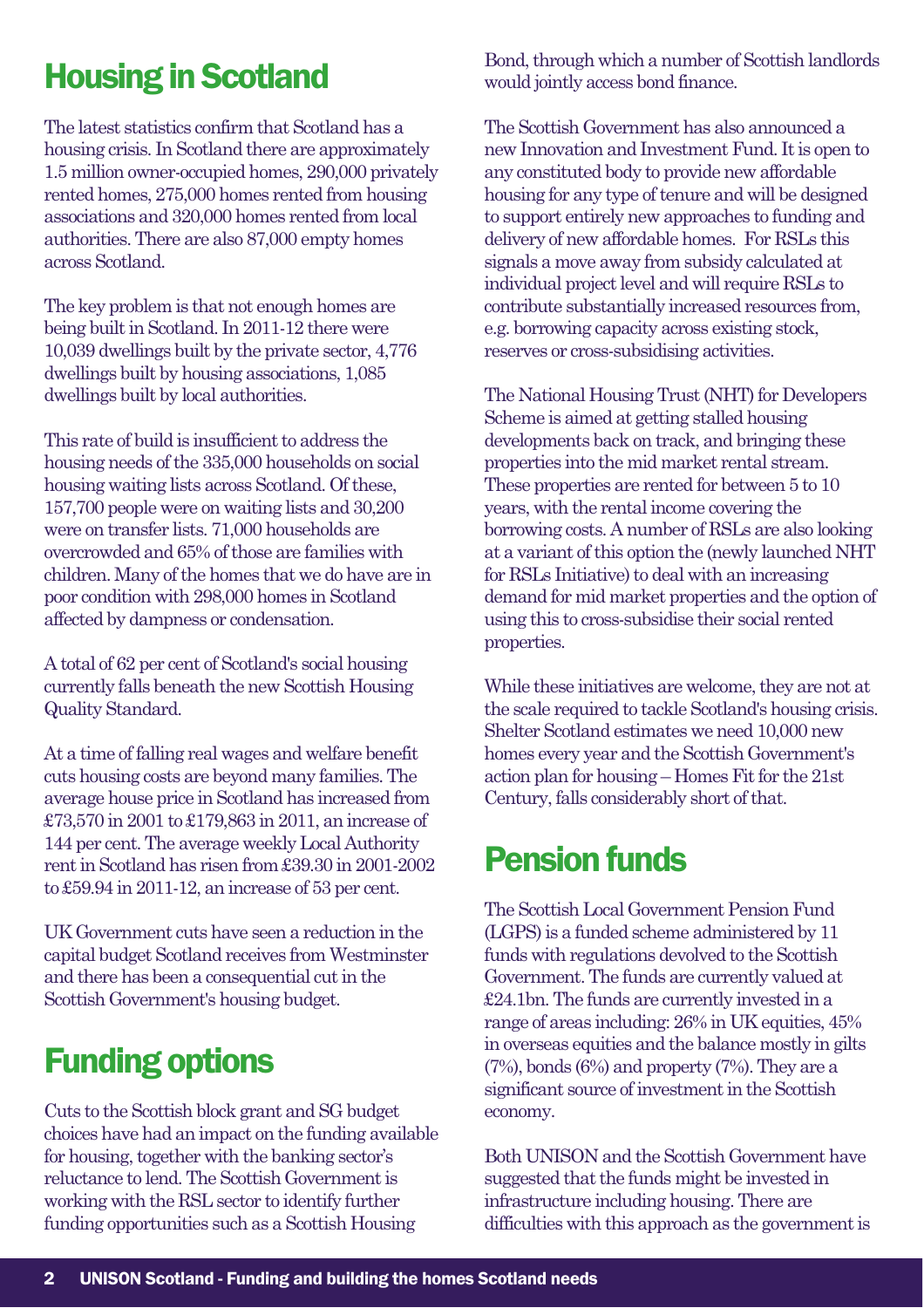not a party to investment decisions and scheme members (staff) may be wary of government interference in their pensions. This is particularly so at a time when members of the LGPS Scotland are facing further reforms. Therefore a proposal that has the support of the main local government trade union and others could help in alleviating those concerns. It would also demonstrate the economic potential of public service pensions.

Since we initiated discussions on this issue there have been similar developments elsewhere in the UK. In England the local government minister has announced plans to double the amount pension funds can invest in infrastructure projects. According to a survey by Greenwich Associates, many funds are reviewing their position and some have begun to change the balance of their portfolios to close mounting funding shortfalls while reducing volatility. The Greater Manchester Pension Fund is to use their fund to invest in local housing projects with an initial 240 homes being built. Strathclyde Pension Fund is investing, albeit relatively small amounts, in new businesses.

Local authority pension funds are already invested in all manner of projects – from property to infrastructure. However, funds are less often focusing investment on local projects.

A report published by the Smith Institute, Centre for Local Economic Strategies, Pensions Investment Research Consultants and the Local Authority Pension Fund Forum has also highlighted the issue. The research showed that while fund managers said they wouldn't accept lower returns in exchange for delivering local benefits, it did detect a growing interest in finding new ways to invest generally and in maximising the social, environmental and economic impact of pension funds. Paul Hackett, Director of the Smith Institute said, "This group of people are very careful, they don't want to be in the spotlight but do "get it" and want to invest in projects with social and economic value."

The Future Homes Commission (2012) argued that Britain needs a revolution in the scale, quality and funding of home building. They recommend a kickstart from an independent Local Housing Development Fund, financed and owned by local authority pension funds. They said, "But there is a way to kick-start housing expansion. Concerted action by local authority pension funds.

This is the right decision for the fund managers, who need to achieve higher returns than they are getting in the equity or bond markets, while the councils themselves win because it provides more affordable housing."

Richard Murphy of Tax Research puts it rather more forcefully, "At a time when conventional pension fund investment policy is simply guaranteed to lose people money in the UK because of inept management, market corruption and excessive charges why aren't pension funds being invested in things that we really need, like housing, where the payback over a period of, say, 25 years is exactly the sort of return a pension fund needs?"

### Proposal

Any investment in housing from pension funds would have to provide a rate of return equivalent to that achieved by current investments. Or as an alternative, could be subsidised by the Scottish Government using their housing finance, stretching the budget further than commercial finance.

The most straightforward investment would be in middle market housing. However, as can be seen above, the greatest need is for social housing. This might be accommodated in mixed developments or through cross subsidy. It might also be an opportunity to provide rented or shared equity accommodation for other workers, including many UNISON members, who are finding it difficult to access housing in the current property market.

Our proposal is to invest pension funds with one or more housing associations. The technical term for a registered housing association or co-operative is a "Registered Social Landlord" (RSL). An RSL is a not-for profit corporate entity who's objective is in essence to provide good quality rented accommodation at rents which are generally affordable to those on the lowest incomes, without recourse to benefits. This is generally known as "social rent". There are 167 housing associations operating in Scotland. RSLs are registered and regulated by the Scottish Housing Regulator which is an independent body funded by the Scottish Government to regulate RSLs in accordance with Government policy. Typically, an RSL will be an Industrial and Provident Society and will in most cases be charitable. They will normally own, manage, maintain (and in some cases develop)